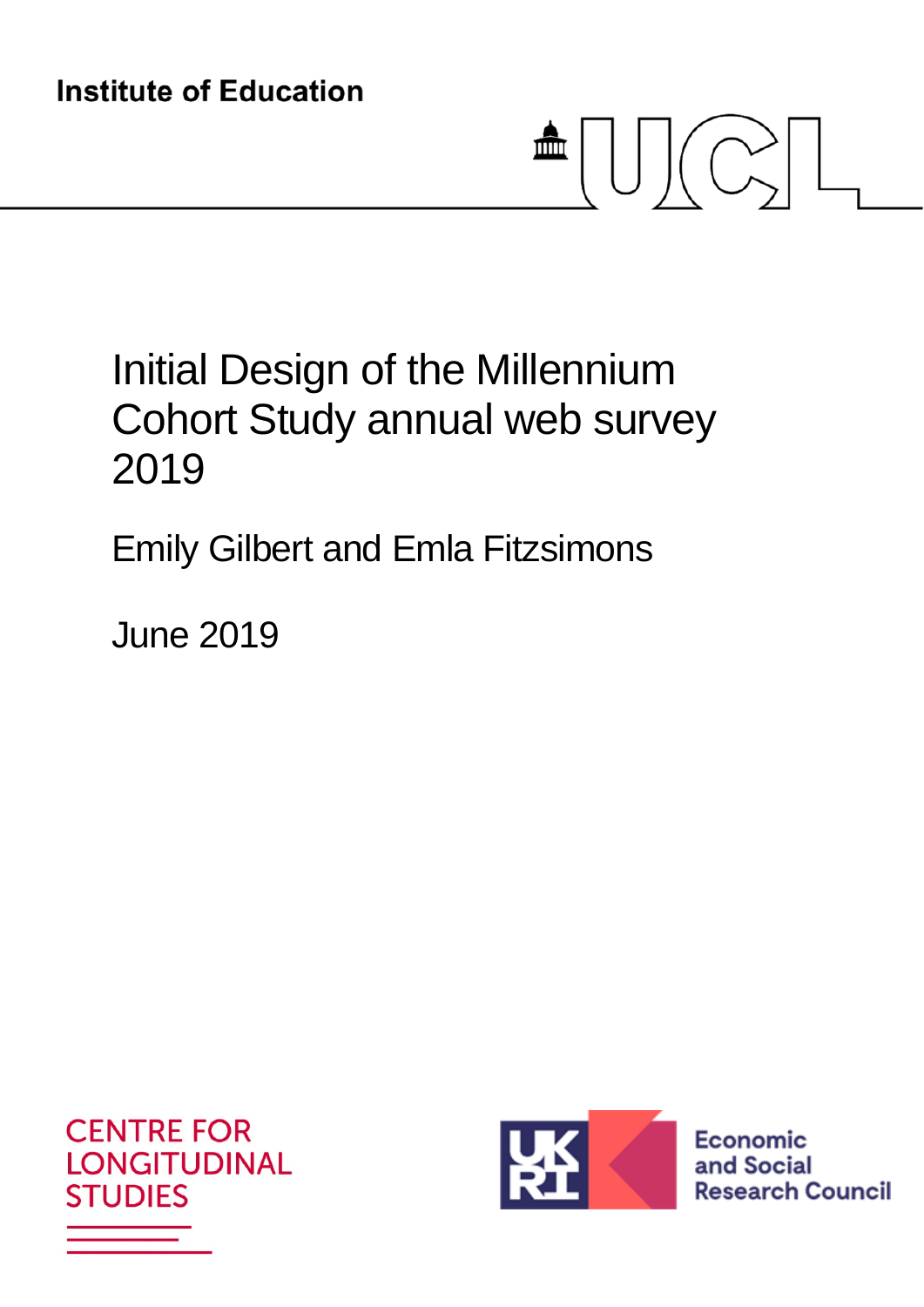## **Contents**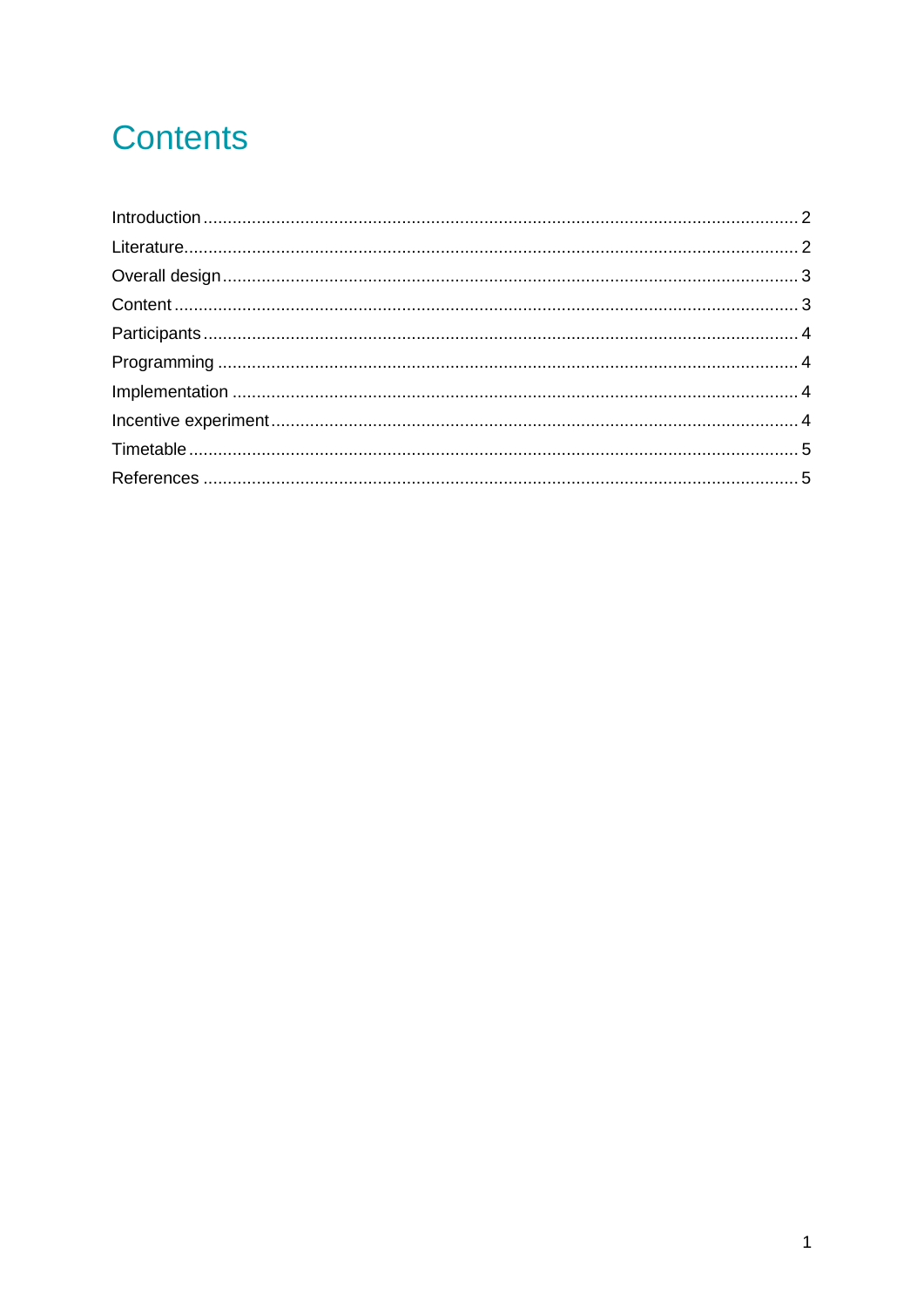## Introduction

As the Millennium Cohort Study (MCS) cohort members make the major life transition from childhood into adulthood, we are planning to continue to follow them up via home visits at key ages, and to supplement this with more frequent data collection between the homebased surveys. This approach will allow us to in capture key measures frequently during this dynamic period of life, and to better capture transitions occurring at different times for different cohort members; it will also facilitate the more frequent updating of cohort members' contact details, to help minimise attrition through lack of contact.

However, it is generally the case that web surveys produce much lower response rates than interviewer-administered surveys. This first short web survey of all MCS cohort members provides an important opportunity to test experimentally whether incentivising cohort members to complete the survey increases the response rate achieved to a sufficiently high level for an online-only approach to be scientifically viable.

## **Literature**

The positive impacts of incentives on response rates in interviewer-based and postal surveys are well-documented in the literature (e.g., Church 1993; Edwards et al. 2002; Singer et al. 1999; Singer 2002; Singer and Ye 2013). Research on incentives in web surveys and in surveys using mixed mode designs suggests incentives can help improve response rates, which are typically lower in these modes than in mail and interviewer surveys (Couper 2000).

One key decision in using incentives is whether they are conditional on completion of the survey, or provided to everybody up front, regardless of survey completion. In longitudinal studies of young adults, in Germany and the US respectively, Castiglioni et al. (2008) and Collins et al. (2000) found that conditional incentives performed better than unconditional. However, Jäckle and Lynn (2008) found that on a longitudinal study of youth in England and Wales, unconditional incentives resulted in higher response rates than conditional incentives – although at the expense of higher item nonresponse rates. In an experiment in the British Household Panel Study, unconditional incentives were found to lead to higher response rates to a request for contact updates, but the increased response rates achieved by unconditional incentives (40%, versus 33% for conditional incentives) was deemed to be not sufficiently high to justify their additional cost (Fumagalli et al. 2010).

Some experiments in longitudinal surveys suggest that the amount paid may be more important than whether the incentive is unconditional or conditional (Collins et al 2000; James 1997). However, when considering evidence on the value of incentives, we should be mindful of the fact that whilst incentives are becoming increasingly widespread in the UK, they are also generally of much lower value than in the US (Laurie and Lynn 2009). UK studies (e.g., Laurie 2007, Brown and Calderwood 2014) have found that small increases in incentives of £3-5 can have a similar positive effect on response rates to increases of \$20-40 in the US.

An additional decision is the type of incentive to offer. A review of population-based longitudinal studies found that where cash or gifts of similar value were compared, it was not clear whether cash was more effective (Booker et al 2011). However, charity donations and lotteries or prize draws tend to be less effective than cash (Henderson et al. 2010; Felderer et al. 2017). In an experimental comparison of lotteries and gifts in a web survey, neither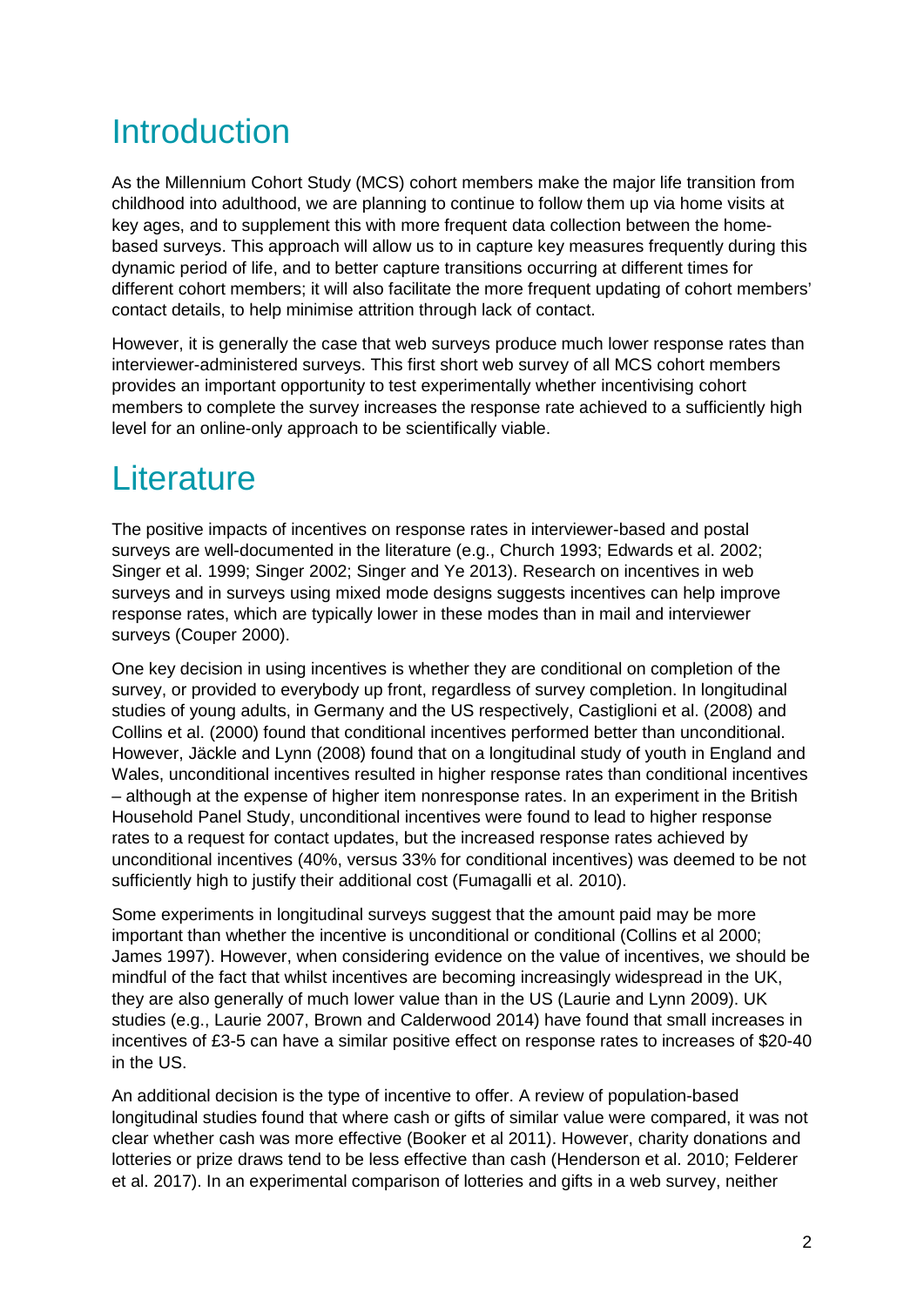alone were effective, but the two offered in conjunction increased response rates over the no incentive condition (Bosnjak and Tuten 2003).

Several other considerations arise in introducing incentives in a longitudinal study. First, it may form expectations regarding future incentives among cohort members, affecting their future participation. Reassuringly, evidence suggests that receiving incentives does not create a conditioning effect in later waves. Lynn et al (1997) found that incentive effects on response rates may be largely independent between waves – those who received an incentive in an earlier wave did not respond in different proportions in later waves from those who did not receive the incentive originally. Second, survey participation may be intrinsically motivated, arising from an internal desire to take part and contribute, and the introduction of an incentive may displace this and thereby reduce participation. In an incentive experiment in the Health and Retirement Study in the US, enjoyment of the interview at the first wave was related to response propensity at the second wave. However, among those who received a large incentive at the first wave, those who enjoyed the interview were less likely to take part in the second wave. Thus it appears that the large incentive seemed to cancel out the positive effect enjoyment would have had on response (Lengacher et al 1995).

A more comprehensive review of the literature on incentives is contained in the report by Erica Wong, submitted in parallel to ESRC. To summarise, the literature suggests that incentivising a web survey is likely to increase response rates. Whether an incentive should be conditional or unconditional is likely to depend on the specific context of a survey, but differences in effectiveness between the two approaches appear to be small, and conditional incentives are more cost-effective. There is little UK-based evidence on the optimum value of an incentive, but relatively small amounts appear to be effective. Cash tends to be more effective than lotteries or charity donations as an incentive, although there is some evidence that offering a combination of options works relatively well compared to no incentives. Encouragingly, there appears to be little effect on future participation in a study if an incentive is offered on a one-off basis.

## Overall design

This report provides our initial thoughts on the design of the first MCS web survey.<sup>1</sup> This will be further developed over the coming months, and the design may change depending on scientific and feasibility considerations.

#### **Content**

We expect the survey to be approximately 20 minutes long, and to cover a variety of content, and will update contact details. Decisions around survey content will be taken with a view to choosing measures that lend themselves to long-term online follow-up.

<sup>1</sup> The web-boost implemented at MCS7 was on a select sample of non-responders/non-contacts from the Age 17 Survey.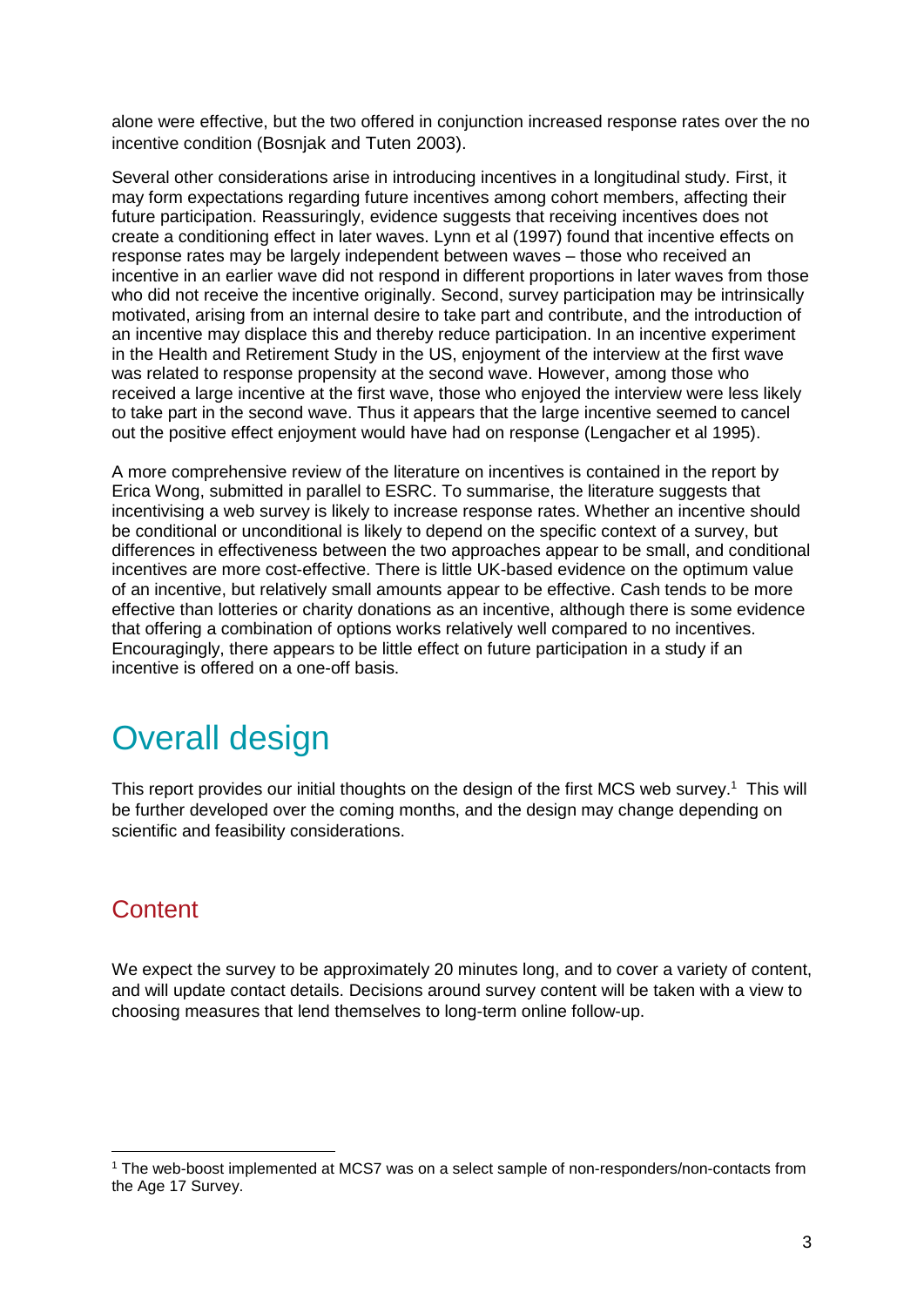#### **Participants**

Only cohort members, and not their parents, will be eligible to complete the web survey. All those who were invited to take part in the Age 17 Survey will be invited to participate in this web questionnaire, excluding those who have since permanently withdrawn from the study – approximately 13,500 cohort members.

#### Programming

Subject to feasibility testing, the survey will be programmed using Qualtrics, specialist survey design software which UCL holds a license for and administered in-house at the Centre for Longitudinal Studies (rather than externally by a survey research agency). To maximise response, it will be device-agnostic, and so will be accessible via smartphones, tablets, laptops and PCs, and on a variety of operating systems. Our initial scoping work indicates that Qualtrics will be feasible for this purpose, and a separate report on this has been submitted to ESRC in parallel.

#### Implementation

Our plan is that cohort members will be invited to take part in the survey in a letter sent directly to them. Two days later, they will receive an email invitation, if we hold an email address for them. We will also send reminders by email, and possibly by post and/or text message.

The letters will contain a URL that will direct respondents to the survey, as well as a unique ID that they will need to enter to begin the survey. Emails will contain a unique link that the respondent will be able to click on to access the questionnaire, without needing to enter their ID.

## Incentive experiment

One of the main features of this web survey will be an experiment around incentives. The aim is to understand how to maximise response to the survey through the use of incentives.

With the caveat that this is in still in the planning stage, we expect the incentive strategy to be conditional, so incentive receipt will be conditional on completion of the survey.

We expect the experiment to consist of a control group, and three treatment arms. The treatment arms will vary in the type of incentive provided. At present, our preferred design for the incentive experiment is as follows:

- 1. E-voucher incentive
- 2. Charity donation incentive
- 3. Option given to respondent between an e-voucher or a charity donation as incentive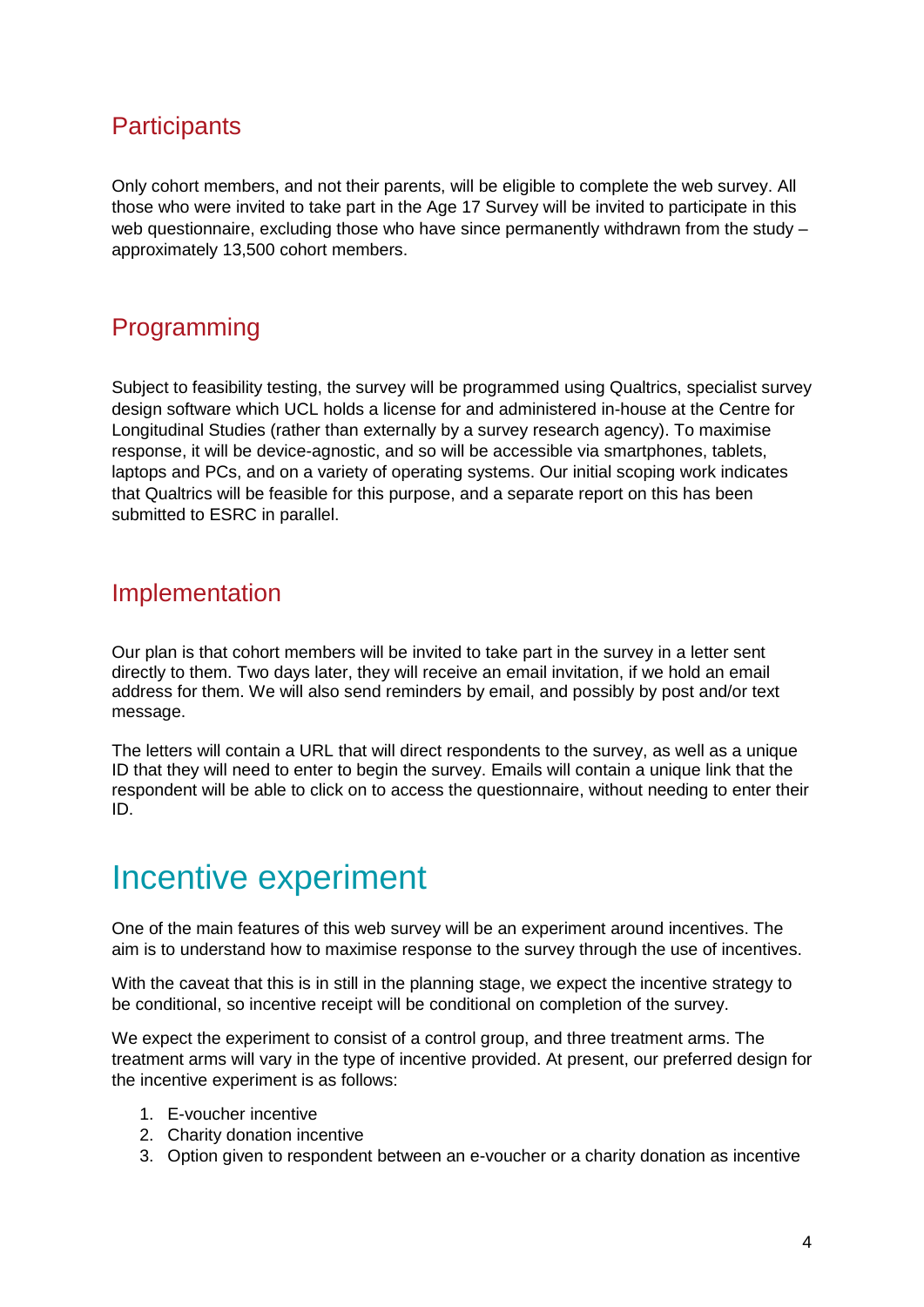Control groups will not be offered any incentive.

Subject to budget considerations, the value of the incentive will be the equivalent of £10.

Allocation to any treatment arm versus control will be random. We will produce power calculations in advance of group assignment in order to ensure the experiment has sufficient power to detect small differences in response rates across groups.

We will evaluate the incentive experiment by looking at response rates and sample composition in the different groups.

## **Timetable**

It is anticipated that the survey will be carried out across December 2019 and January 2020. The reason for this timing is to coincide with the Christmas and New Year holiday season, when cohort members who are studying away at university are likely to be back at their parents' home. However, the survey is reliant on processing the cohort member contact information collected in the Age 17 Survey. In the event that the contact information cannot all be processed in time, the contact information from cases who are in the first school year in the sample will be prioritised, and those cases will be invited to participate (around 11,500 cases). The remaining 2000 cases, who are in the second school year in the sample, will then be invited to participate as a second batch at a later date.

## References

Booker, C.L., Harding, S. and Benzeval, M. (2011) A systematic review of the effect of retention methods in population-based cohort studies. *BMC Public Health*, 11: 249.

Bosnjak, M. and Tuten, T.L. (2003) Prepaid and promised incentives in web surveys: an experiment. *Social Science Computer Review*, 21 (2): 208-217.

Brown, M. and Calderwood, (2014) Can Encouraging Respondents to Contact Interviewers to Make Appointments Reduce Fieldwork Effort? Evidence from a Randomized Experiment in the UK. *Journal of Survey Statistics and Methodology*, 2 (4): 484–497.

Castiglioni, L., Pforr, K. and Krieger, U. (2008) The effect of incentives on response rates and panel attrition: results of controlled experiment. *Survey Research Methods*, 2(3): 151- 158.

Collins, R.L., Ellickson, P.L., Hays, R.D. and McCaffrey, D.F. (2000) Effects of incentive size and timing on response rates to a follow-up wave of a longitudinal mailed survey*. Evaluation Review*, 24 (4): 347-363.

Felderer, B., Müller, G., Kreuter, F. and Winter, J. (2017) The Effect of Differential Incentives on Attrition Bias: Evidence from the PASS Wave 3 Incentive Experiment. *Field Methods*, 30 (1): 56-69.

Fumagalli, L., Laurie, H. and Lynn, P. (2010) Experiments with methods to reduce attrition in longitudinal surveys. *ISER Working Paper Series*, No. 2010-04.